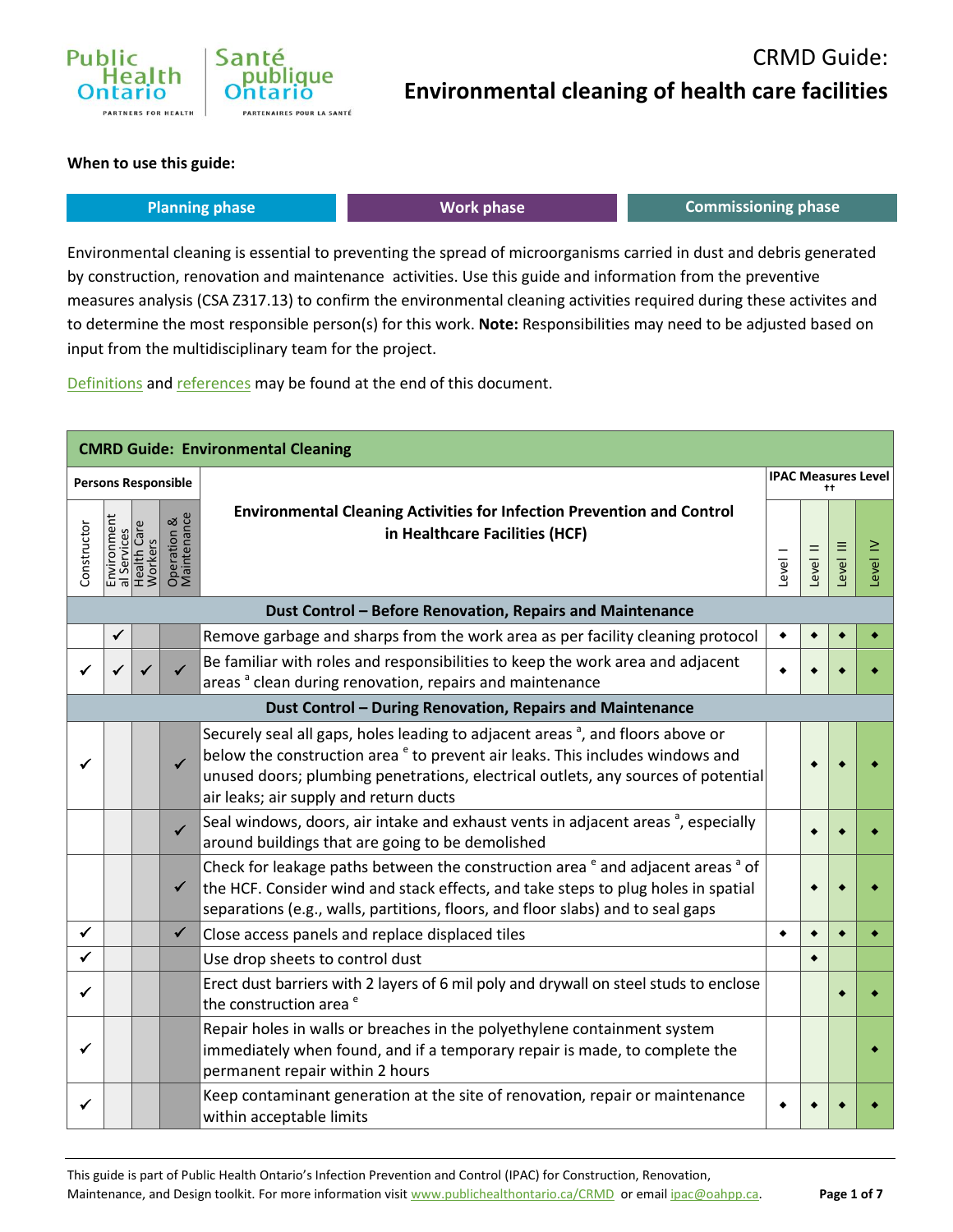| <b>CMRD Guide: Environmental Cleaning</b> |                                                      |  |                            |                                                                                                                                                                                                                                                                                                                                                                                                  |                                  |           |            |                 |  |
|-------------------------------------------|------------------------------------------------------|--|----------------------------|--------------------------------------------------------------------------------------------------------------------------------------------------------------------------------------------------------------------------------------------------------------------------------------------------------------------------------------------------------------------------------------------------|----------------------------------|-----------|------------|-----------------|--|
|                                           | <b>Persons Responsible</b>                           |  |                            |                                                                                                                                                                                                                                                                                                                                                                                                  | <b>IPAC Measures Level</b><br>++ |           |            |                 |  |
| Constructor                               | Environment<br>al Services<br>Health Care<br>Workers |  | Operation &<br>Maintenance | <b>Environmental Cleaning Activities for Infection Prevention and Control</b><br>in Healthcare Facilities (HCF)                                                                                                                                                                                                                                                                                  | Level                            | Level II  | Ξ<br>Level | $\geq$<br>Level |  |
| ✓                                         |                                                      |  |                            | Vacuum <sup>i</sup> mechanical and electrical systems and spaces above drop or false<br>ceilings, if necessary                                                                                                                                                                                                                                                                                   |                                  |           |            |                 |  |
| ✓                                         |                                                      |  |                            | Water-misting work while cutting to control dust                                                                                                                                                                                                                                                                                                                                                 |                                  | $\bullet$ | $\bullet$  |                 |  |
| $\checkmark$                              |                                                      |  |                            | Incorporate dust capturing attachments to the hose of the HEPA vacuum                                                                                                                                                                                                                                                                                                                            |                                  |           |            |                 |  |
|                                           |                                                      |  | $\checkmark$               | Vacuum <sup>i</sup> or wet-mop the construction area <sup>e</sup> , or both, as necessary                                                                                                                                                                                                                                                                                                        |                                  |           |            |                 |  |
|                                           |                                                      |  |                            | Place a walk-off mat outside the entrance to the construction area <sup>e</sup> to trap dust<br>from the equipment, debris and footwear of personnel leaving the area, and<br>selecting the mat as specified in clause 6.6.1.9 of CSA-Z317.13-12. When an<br>anteroom is used (for IPAC measures levels 3 and 4), place a walk-off mat<br>outside and inside the anteroom                        |                                  |           |            |                 |  |
|                                           |                                                      |  |                            | Vacuum dry walk-off mats daily and when visibly soiled. Replace soiled mats<br>that cannot be cleaned<br>Replace adhesive mats (sticky mats) when visibly soiled, or at least daily where<br>there is heavy traffic to and from the construction area <sup>e</sup><br>Change the antibacterial solution for mats that rest in such solution, according<br>to recommendations by the manufacturer |                                  |           |            |                 |  |
| $\checkmark$                              |                                                      |  |                            | Vacuum areas outside and immediately adjacent to the project entrances every<br>day or more frequently if necessary (e.g., when there is visible debris)                                                                                                                                                                                                                                         |                                  |           |            |                 |  |
| ✓                                         |                                                      |  |                            | Clean service elevator daily                                                                                                                                                                                                                                                                                                                                                                     |                                  |           |            |                 |  |
|                                           |                                                      |  | ✓                          | Visually inspect filter by a knowledgeable and competent person when CAHU's d<br>are put into service or relocated during a project                                                                                                                                                                                                                                                              |                                  |           |            |                 |  |
|                                           |                                                      |  | $\checkmark$               | Leak-test and verify the performance of CAHU <sup>d</sup> at the beginning of the<br>renovation, repair or maintenance activity (unless done in the last 12 months)                                                                                                                                                                                                                              |                                  |           |            |                 |  |
|                                           |                                                      |  | ✓                          | Replace HEPA filters of CAHU <sup>d</sup> when they are loaded, or when the filter change<br>indicator comes on, or in accordance with the manufacturer's<br>recommendations. Leak test the CAHU <sup>d</sup> whenever the HEPA filters are replaced<br>or reseated                                                                                                                              |                                  |           |            |                 |  |
|                                           |                                                      |  | ✓                          | Inspect thoroughly CAHUs d before leaving storage and upon arrival at the work<br>area to ensure they have been cleaned thoroughly to remove dust, dirt, soil,<br>debris, residue, moisture, and biological contamination; and that all filters are in<br>place                                                                                                                                  |                                  |           |            |                 |  |
|                                           |                                                      |  | ✔                          | Rental CAHUs <sup>d</sup> should have been thoroughly cleaned and tested by the rental<br>company prior to being sent to the HCF. There should be written verification<br>that the rental units have not come from a mould amplification site clean-up, or<br>a site where mould amplification was present                                                                                       |                                  |           |            |                 |  |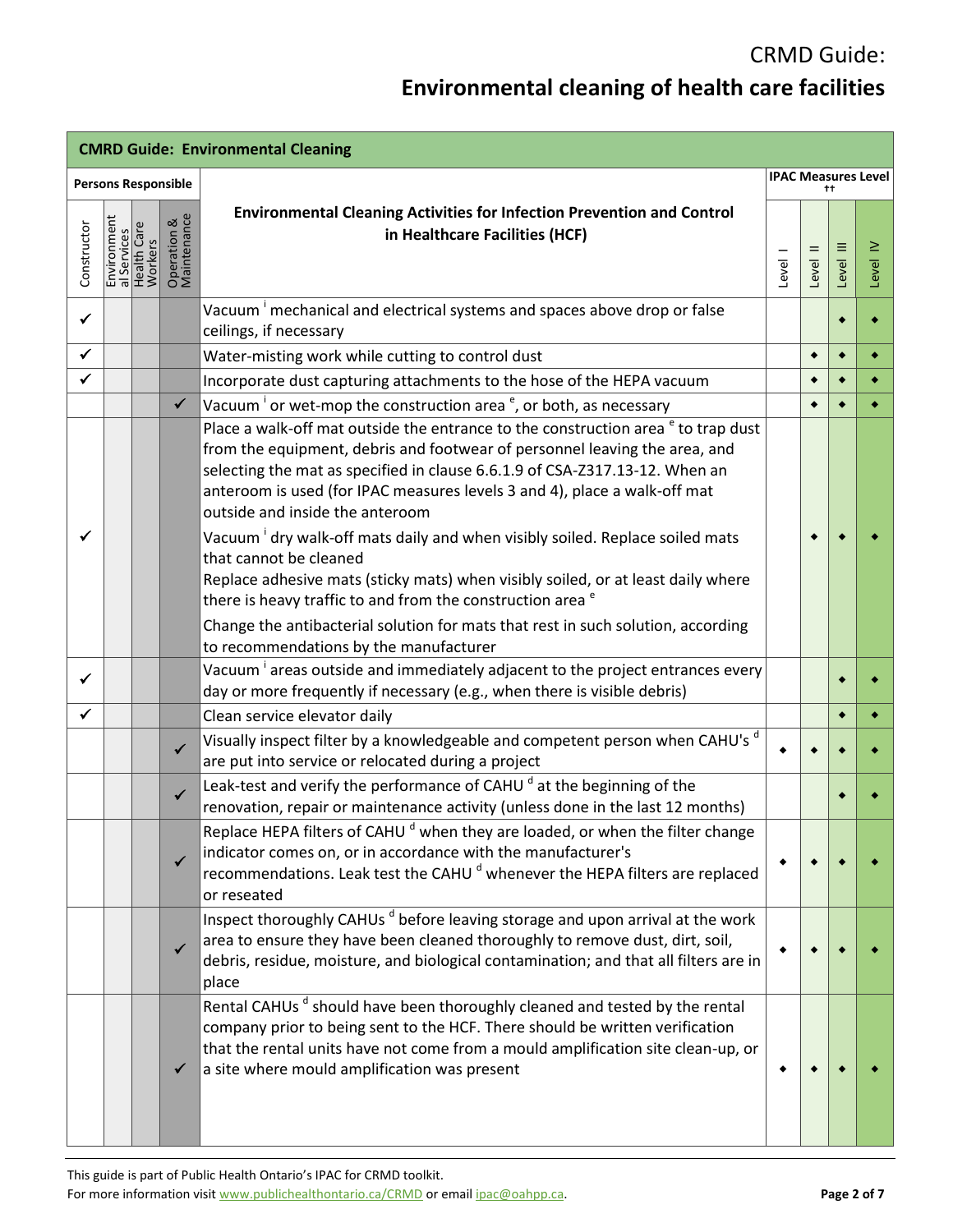| <b>CMRD Guide: Environmental Cleaning</b> |                            |                        |                            |                                                                                                                                                                                                                                                                                                                                                                                                                                                                                                                                                                                                                                        |                                                                                         |           |           |            |  |
|-------------------------------------------|----------------------------|------------------------|----------------------------|----------------------------------------------------------------------------------------------------------------------------------------------------------------------------------------------------------------------------------------------------------------------------------------------------------------------------------------------------------------------------------------------------------------------------------------------------------------------------------------------------------------------------------------------------------------------------------------------------------------------------------------|-----------------------------------------------------------------------------------------|-----------|-----------|------------|--|
|                                           | <b>Persons Responsible</b> |                        |                            |                                                                                                                                                                                                                                                                                                                                                                                                                                                                                                                                                                                                                                        | <b>IPAC Measures Level</b><br>$^{++}$                                                   |           |           |            |  |
| Constructor                               | Environment<br>al Services | Health Care<br>Workers | Operation &<br>Maintenance | <b>Environmental Cleaning Activities for Infection Prevention and Control</b><br>in Healthcare Facilities (HCF)                                                                                                                                                                                                                                                                                                                                                                                                                                                                                                                        | Level 1                                                                                 | Level II  | Level III | ≧<br>Level |  |
|                                           |                            |                        | $\checkmark$               | Clean thoroughly by vacuuming <sup>i</sup> or damp wiping all surfaces of a CAHU <sup>d</sup> before<br>moving it from a site of renovation, repair or maintenance. Remove, bag and<br>seal pre-filters. Cover the unit intake and exhaust openings with polyethylene<br>and tape seal to prevent dust from being dislodged during transport through the<br>HCF or from site to site. Remove polyethylene covers after transportation and<br>before storage. Do not store the unit with the polyethylene covers in place, or<br>leave the covers in place for more than 8 hours, as this can trap moisture and<br>promote mould growth |                                                                                         |           |           |            |  |
|                                           | ✓                          |                        |                            | Keep adjacent areas <sup>a</sup> and the occupied areas of the HCF clean and clear of<br>obstructions                                                                                                                                                                                                                                                                                                                                                                                                                                                                                                                                  |                                                                                         |           |           |            |  |
|                                           | ✓                          |                        |                            | Increase the frequency of cleaning in adjacent areas <sup>a</sup>                                                                                                                                                                                                                                                                                                                                                                                                                                                                                                                                                                      |                                                                                         |           |           |            |  |
|                                           | ✓                          |                        |                            | Wet-mop and vacuum <sup>i</sup> the adjacent area <sup>a</sup> as necessary                                                                                                                                                                                                                                                                                                                                                                                                                                                                                                                                                            |                                                                                         |           |           |            |  |
|                                           | ✓                          |                        |                            | Wipe exposed surfaces with a hospital-grade disinfectant                                                                                                                                                                                                                                                                                                                                                                                                                                                                                                                                                                               |                                                                                         |           |           |            |  |
| ✔                                         |                            |                        |                            | Ensure materials are kept clean and dry during delivery, storage and installation                                                                                                                                                                                                                                                                                                                                                                                                                                                                                                                                                      | $\blacklozenge$                                                                         | $\bullet$ |           |            |  |
|                                           |                            |                        |                            | Clean before installation any woven fabrics, fabric-covered products, and wood-<br>based composite core products with veneers that are exposed to contaminants<br>during storage. Discard if materials cannot be safely and effectively cleaned                                                                                                                                                                                                                                                                                                                                                                                        | ٠                                                                                       |           |           |            |  |
|                                           |                            | ✓                      |                            | Ensure that patient-care equipment and supplies are protected from dust<br>exposure                                                                                                                                                                                                                                                                                                                                                                                                                                                                                                                                                    |                                                                                         |           |           |            |  |
| ✓                                         |                            |                        | $\checkmark$               | Ensure the HCF's permanent ventilation system is cleaned before restarting if<br>contaminated by soil or dust                                                                                                                                                                                                                                                                                                                                                                                                                                                                                                                          |                                                                                         |           |           |            |  |
|                                           |                            |                        | ✓                          | Clean (or flush and disinfect) cooling towers that have been taken out of service<br>during renovation, repair or maintenance in accordance with the manufacturer's<br>recommendations before being put back into service<br>Drain cooling towers and evaporative cooling equipment that are out of service for<br>more than 3 days                                                                                                                                                                                                                                                                                                    |                                                                                         |           |           |            |  |
|                                           |                            |                        |                            | Clean (or flush and disinfect) cooling towers in-service during renovation, repair<br>or maintenance quarterly in accordance with the manufacturer's<br>recommendations                                                                                                                                                                                                                                                                                                                                                                                                                                                                |                                                                                         |           |           |            |  |
|                                           |                            |                        | ✔                          | Close access panels and replace displaced tiles                                                                                                                                                                                                                                                                                                                                                                                                                                                                                                                                                                                        |                                                                                         |           |           |            |  |
|                                           |                            |                        | ✔                          | Ensure that dust from adjacent construction is not drawn into the HVAC system<br>of the HCF                                                                                                                                                                                                                                                                                                                                                                                                                                                                                                                                            | Excavation,<br>demolition, or<br>significant<br>construction in<br>proximity to the HCF |           |           |            |  |
|                                           |                            |                        | ✓                          | Develop and maintain contingency plans, e.g., due to dust or contaminated water<br>entering the HCF                                                                                                                                                                                                                                                                                                                                                                                                                                                                                                                                    |                                                                                         |           |           |            |  |
|                                           |                            |                        | ✔                          | Protect entrances where dust is likely to enter, or limit their use. (Surrounding<br>the entry with an enclosure and directing the opening away from the demolition<br>can help to reduce dust.)                                                                                                                                                                                                                                                                                                                                                                                                                                       |                                                                                         |           |           |            |  |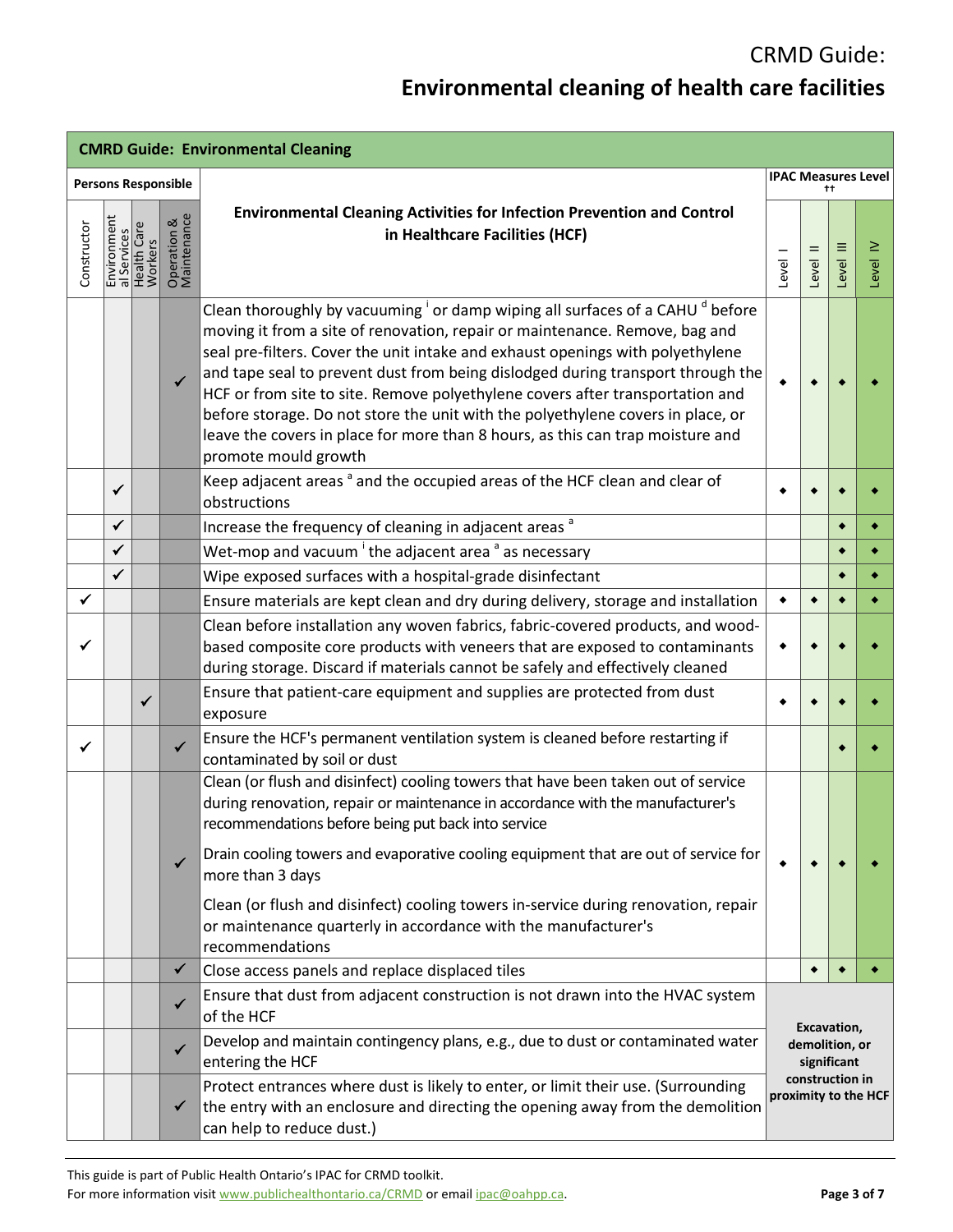| <b>CMRD Guide: Environmental Cleaning</b> |                                                      |  |                            |                                                                                                                                                                                                                                                                                                                                                                                                                                                                                                       |                                           |          |                          |            |  |  |
|-------------------------------------------|------------------------------------------------------|--|----------------------------|-------------------------------------------------------------------------------------------------------------------------------------------------------------------------------------------------------------------------------------------------------------------------------------------------------------------------------------------------------------------------------------------------------------------------------------------------------------------------------------------------------|-------------------------------------------|----------|--------------------------|------------|--|--|
|                                           | <b>Persons Responsible</b>                           |  |                            |                                                                                                                                                                                                                                                                                                                                                                                                                                                                                                       | <b>IPAC Measures Level</b>                |          |                          |            |  |  |
| Constructor                               | Environment<br>al Services<br>Health Care<br>Workers |  | Operation &<br>Maintenance | <b>Environmental Cleaning Activities for Infection Prevention and Control</b><br>in Healthcare Facilities (HCF)                                                                                                                                                                                                                                                                                                                                                                                       | Level I                                   | Level II | E<br>Level               | ≧<br>Level |  |  |
|                                           |                                                      |  | ✓                          | To the extent possible, the HCF should inspect the worksite or communicate<br>with worksite managers to confirm the following:<br>Appropriate dust containment barriers at the source<br>Soil, rubble, and debris are kept moist to prevent migration<br>Doors, windows, and entries are closed, barred from use, and sealed as<br>appropriate<br>Workers from the site implement hygienic measures to prevent dust and<br>debris from being carried into the HCF<br>Waste is being kept to a minimum |                                           |          |                          |            |  |  |
|                                           | ✓                                                    |  |                            | Remove and discard carpet, drywall, furniture and other materials wet by black<br>water <sup>b</sup>                                                                                                                                                                                                                                                                                                                                                                                                  |                                           |          |                          |            |  |  |
|                                           | ✓                                                    |  |                            | Remove carpet if still wet with clean <sup>c</sup> or gray water <sup>f</sup> after 72 hours                                                                                                                                                                                                                                                                                                                                                                                                          |                                           |          |                          |            |  |  |
|                                           | ✓                                                    |  |                            | Vacuum <sup>i</sup> non-removable facility materials, followed by cleaning with a<br>detergent solution                                                                                                                                                                                                                                                                                                                                                                                               |                                           |          | <b>Remediation After</b> |            |  |  |
|                                           | ✔                                                    |  |                            | Thoroughly vacuum <sup>i</sup> all surfaces and materials adjacent to the affected area.<br>Wet-wipe with a mild detergent. The MDT <sup>g</sup> shall assess if the application of a<br>disinfectant, sanitizer, or sterilizer to adjacent materials is necessary                                                                                                                                                                                                                                    | <b>Water Leaks and</b><br><b>Flooding</b> |          |                          |            |  |  |
|                                           |                                                      |  | ✔                          | Vacuum <sup>i</sup> and wet-wipe the air ductwork to and from the affected area if<br>investigation determines that there is a risk of contamination. Replace all<br>downline filters                                                                                                                                                                                                                                                                                                                 |                                           |          |                          |            |  |  |
|                                           |                                                      |  |                            | Dust Control - After Renovation, Repairs and Maintenance                                                                                                                                                                                                                                                                                                                                                                                                                                              |                                           |          |                          |            |  |  |
|                                           | $\checkmark$                                         |  |                            | Collaborate with IPAC personnel to ensure that the construction area <sup>e</sup> is<br>thoroughly cleaned                                                                                                                                                                                                                                                                                                                                                                                            |                                           |          |                          |            |  |  |
|                                           |                                                      |  |                            | Wet-mop or vacuum <sup>i</sup> the construction area <sup>e</sup> , or both, as necessary. Wipe<br>horizontal surfaces with a disinfectant. Use a terminal cleaning <sup>h</sup> procedure<br>approved by the IPAC department or the MDT <sup>g</sup>                                                                                                                                                                                                                                                 |                                           |          |                          |            |  |  |
|                                           | $\checkmark$                                         |  |                            | Barriers remain in place until area is thoroughly cleaned                                                                                                                                                                                                                                                                                                                                                                                                                                             |                                           |          |                          |            |  |  |
|                                           |                                                      |  |                            | Remove the dust barrier to minimize the spread of dust and other debris<br>particles adhering to the barrier by:<br>Vacuuming surfaces;<br>Taking down the barrier and vacuuming it again;<br>Rolling up the polyethylene (construction side in) to contain the dust                                                                                                                                                                                                                                  |                                           |          |                          |            |  |  |
|                                           |                                                      |  | $\checkmark$               | Run CAHU <sup>d</sup> after the completion of renovation, repairs or maintenance for the<br>amount of time** recommended to remove 99% (99.9% for IPAC measures<br>levels 3 and 4) of airborne contaminants<br>** CSA-Z317.13 Table 4: Time required for airborne contaminant removal at<br>efficiencies of 99 and 99.9% and also listed at end of this guide                                                                                                                                         |                                           |          |                          |            |  |  |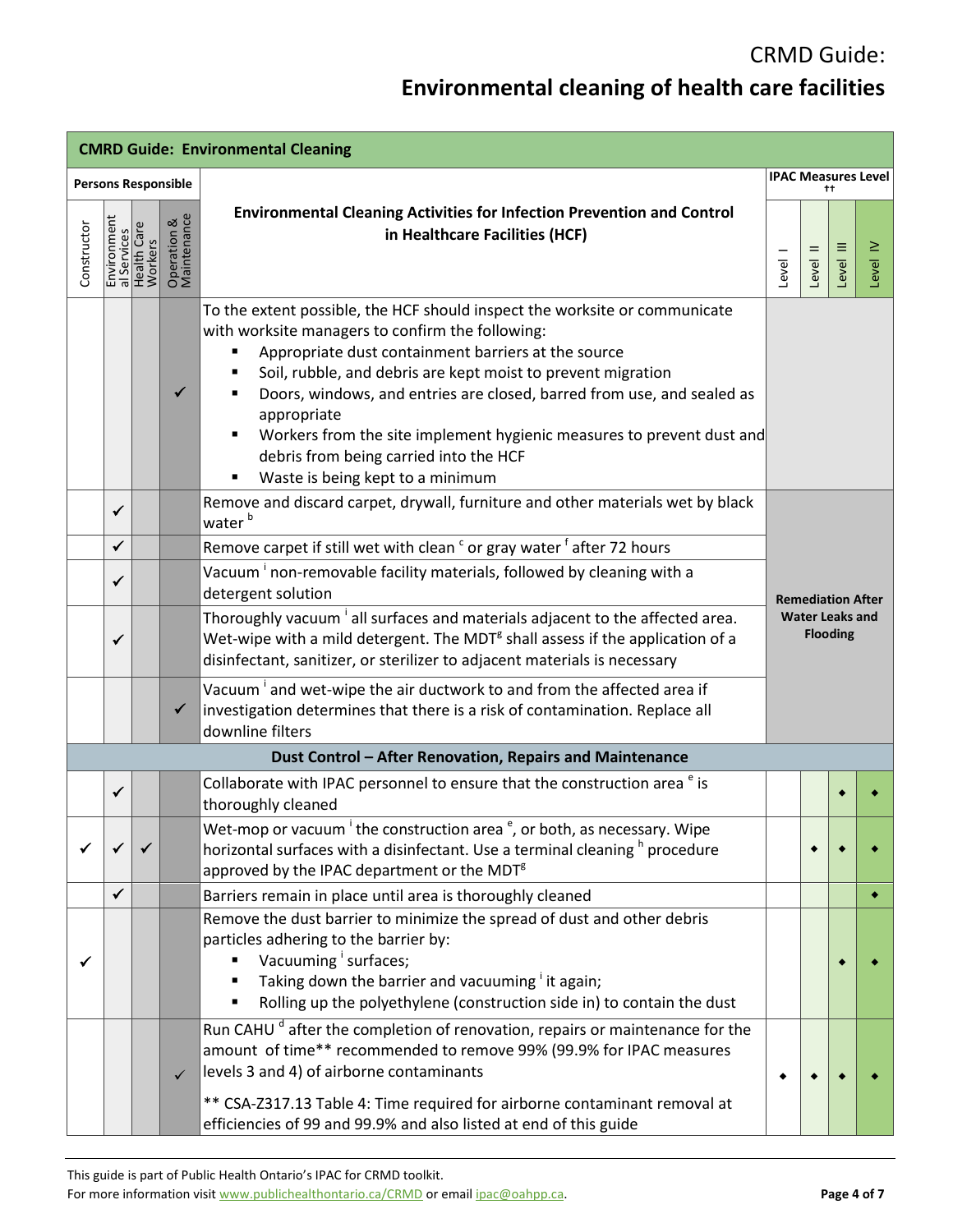| <b>CMRD Guide: Environmental Cleaning</b> |                            |                                                      |                                       |                                                                                                                                                                                                                                                                                                                                                                                                                                                                                                                                                                |           |          |            |            |  |
|-------------------------------------------|----------------------------|------------------------------------------------------|---------------------------------------|----------------------------------------------------------------------------------------------------------------------------------------------------------------------------------------------------------------------------------------------------------------------------------------------------------------------------------------------------------------------------------------------------------------------------------------------------------------------------------------------------------------------------------------------------------------|-----------|----------|------------|------------|--|
|                                           | <b>Persons Responsible</b> |                                                      | <b>IPAC Measures Level</b><br>$^{++}$ |                                                                                                                                                                                                                                                                                                                                                                                                                                                                                                                                                                |           |          |            |            |  |
| Constructor                               |                            | Environment<br>al Services<br>Health Care<br>Workers | Operation &<br>Maintenance            | <b>Environmental Cleaning Activities for Infection Prevention and Control</b><br>in Healthcare Facilities (HCF)                                                                                                                                                                                                                                                                                                                                                                                                                                                | Level     | Level II | Ξ<br>Level | ≥<br>Level |  |
|                                           | ✓                          |                                                      | ✓                                     | At the completion of renovation, repairs or maintenance, all ductwork shall be<br>cleaned in accordance with NADCA General Specification for the Cleaning of<br>Commercial, Heating, Ventilation and Air Conditioning Systems and CAN/CSA-<br>Z317.2<br>The HCF shall have documentation specifying the responsibilities of the HCF, the<br>constructor, consultants, and other involved parties at each stage of the<br>renovation, repair or maintenance project concerning the measures to be taken<br>by all parties to maintain cleanliness of the system | ٠         |          |            |            |  |
|                                           |                            |                                                      |                                       | Water Quality - During Renovation, Repairs and Maintenance                                                                                                                                                                                                                                                                                                                                                                                                                                                                                                     |           |          |            |            |  |
| ✓                                         | ✓                          | $\checkmark$                                         |                                       | Report immediately discoloured water and water leaks to the HCF's operation<br>and maintenance staff and IPAC personnel                                                                                                                                                                                                                                                                                                                                                                                                                                        |           |          |            |            |  |
|                                           |                            |                                                      | ✓                                     | Flush intact water systems that have been shut down for renovation, repairs or<br>maintenance at least monthly; flushing at 2-week intervals is recommended                                                                                                                                                                                                                                                                                                                                                                                                    | $\bullet$ |          |            |            |  |
|                                           |                            |                                                      | $\checkmark$                          | Hyperchlorinate or superheat water systems or sections of systems that have<br>been stagnant in accordance with clause 6.8 of CSA-Z317.13-12                                                                                                                                                                                                                                                                                                                                                                                                                   |           |          |            |            |  |
| ✓                                         | $\checkmark$               | $\checkmark$                                         |                                       | Report immediately discoloured water and water leaks to the HCF's operation<br>and maintenance staff and IPAC personnel                                                                                                                                                                                                                                                                                                                                                                                                                                        |           |          |            |            |  |
|                                           |                            |                                                      | $\checkmark$                          | Hyperchlorinate or superheat water systems before occupancy in accordance<br>with CSA-Z317.1. (see clause 6.8 in CSA-Z317.13-12)<br>Flush the water lines in the construction area <sup>e</sup> and adjacent patient care areas<br>before reuse. (See clauses 6.7 and 6.8 of CSA-Z317.13-12.)                                                                                                                                                                                                                                                                  |           |          |            |            |  |
|                                           |                            |                                                      |                                       | Flush water lines of waste before reuse after new plumbing has been installed<br>and before occupancy by patients. This shall include at a minimum the flushing of<br>each distal site for a minimum of 10 minutes                                                                                                                                                                                                                                                                                                                                             |           |          |            |            |  |
|                                           |                            |                                                      | $\checkmark$                          | Where considerable time has passed since the constructor has flushed the<br>plumbing system before substantial completion of the contract, ensure that the<br>plumbing system does not become stagnant and is routinely flushed at least<br>twice weekly with no more than 3.5 days between flushing. Flush the plumbing<br>system again prior to patient occupancy. (see clause 6.7.8 in CSA-Z317.13-12)                                                                                                                                                      |           |          |            |            |  |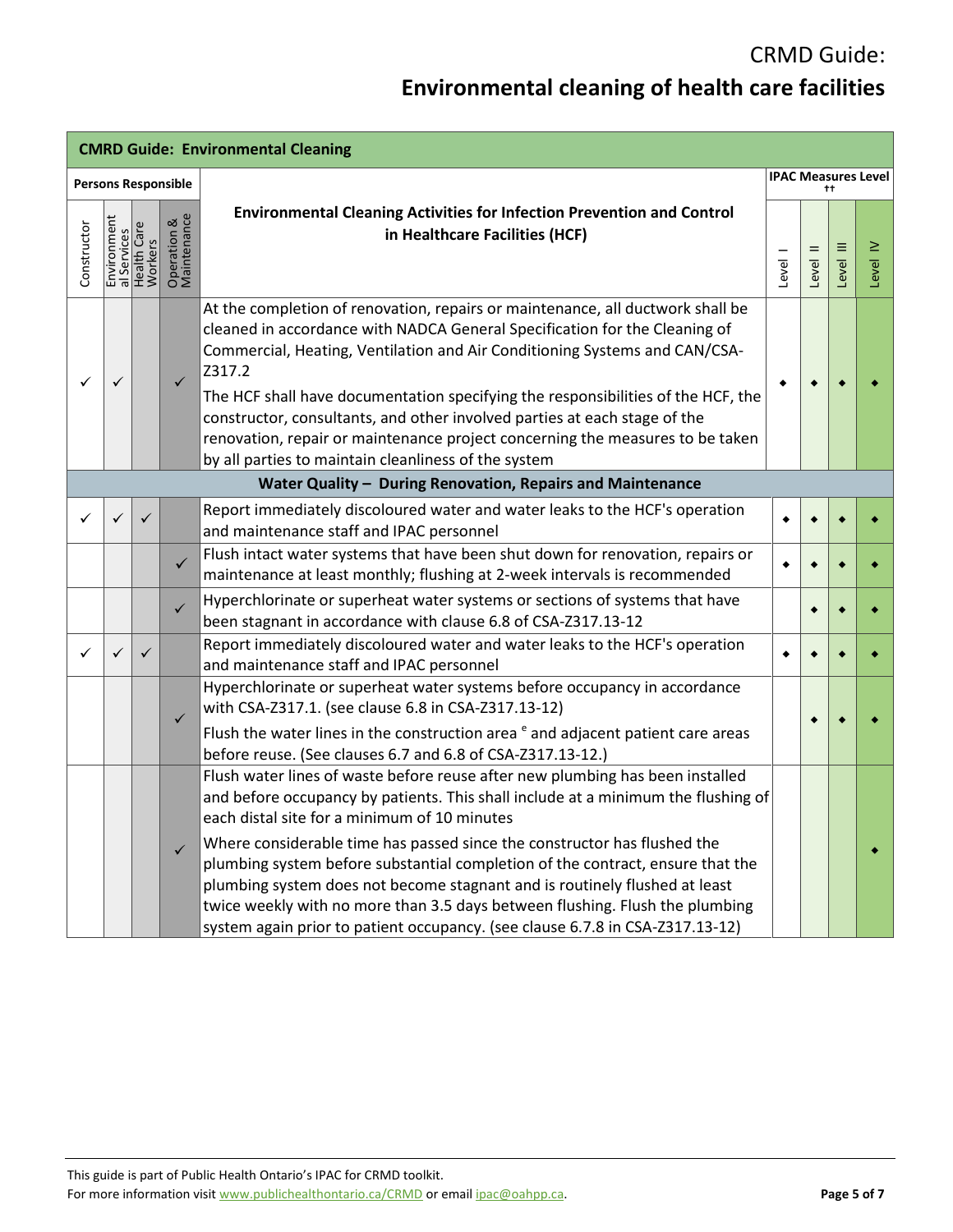### CRMD Guide: **Environmental cleaning of health care facilities**

# <span id="page-5-0"></span>**Definitions**

Adjacent areas <sup>a</sup> refers to all of the areas surrounding an area where construction, renovation, or maintenance work is occurring, including where applicable, all or part of the floors above and below. Determining what constitutes an adjacent area depends on the risks created by the work. For example, in an area where work that does not generate dust is being performed, only the rooms whose walls, floors, and roof/ceilings adjoin the construction area may be considered adjacent areas. Conversely, when construction work involving major demolition or road repair outside the HCF is being performed, the entire facility may be considered an adjacent area. This determination is based on a risk assessment.

Black water <sup>b</sup> contains raw sewage and is heavily contaminated and grossly unsanitary. It includes water overflow from a toilet bowl containing faeces or a broken sewer line, backed up sewage and all forms of ground surface water rising from rivers or streams.

Clean water <sup>c</sup> comes from broken pipes, tub overflows, sink overflows, appliance malfunctions, falling rainwater, and broken toilet tanks.

**Construction air handling unit** <sup>d</sup> (CAHU) is a machine used to move HEPA-filtered air into or out of a construction site.

Construction area <sup>e</sup> refers to the area where renovation, repair or maintenance work is occurring.

Gray water <sup>f</sup>has some degree of contamination present. It may come from overflow from a dishwasher, washing machine or a toilet bowl (not containing faeces), broken aquarium, and punctured water bed. Gray water in flooded structures is significantly aggravated by time and temperature.

Multidisciplinary team (MDT)<sup>8</sup> is a group of representatives from various disciplines in the health care facility that works with the project management team and others to ensure that the appropriate infection prevention and control measures are followed during construction activities. MDTs will generally be involved in all phases of health care facility construction, including planning, design, implementation phases, commissioning, occupancy, and maintenance. MDTs can vary in size, scope, and time of service depending on the type of health care facility and the level of construction activity.

Terminal cleaning <sup>h</sup> is the thorough cleaning of a clinical space to remove contaminating microorganisms following construction, renovation, repair or maintenance and prior to use of the space for patient care, medical equipment, or the storage of clean or sterile supplies.

Vacuum cleaner <sup>i</sup> used for environmental cleaning to prevent infections associated with construction and renovation in health care facilities should be equipped with a HEPA filter.